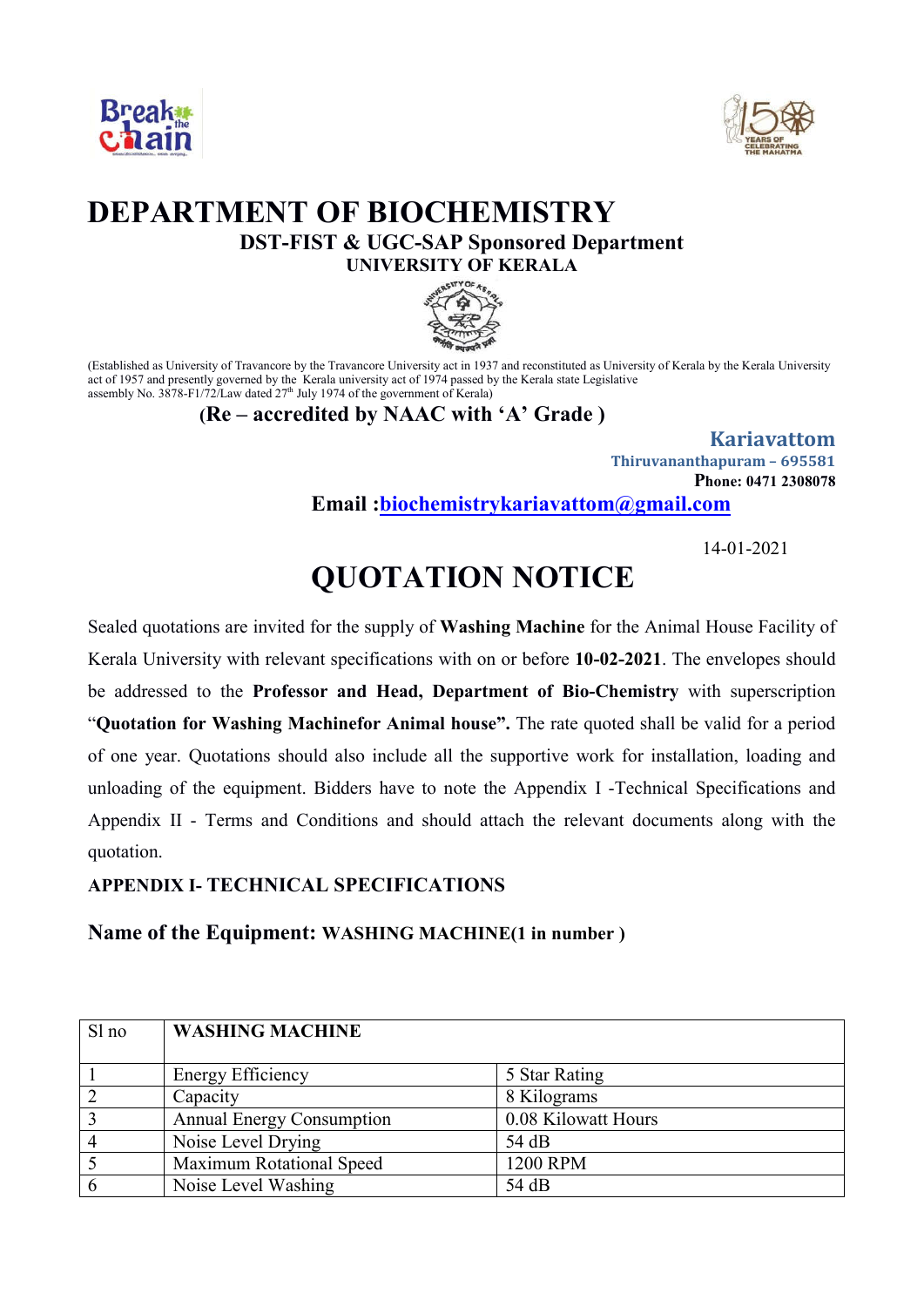|    | Noise Level Spinning     | 74 dB                        |
|----|--------------------------|------------------------------|
|    | <b>Installation Type</b> | Free Standing                |
|    | Form Factor              | Front-Loading                |
| 10 | Control Console          | <b>Fully Automatic</b>       |
|    | Access Location          | Front Load                   |
| 12 | Voltage                  | 230                          |
| 13 | Warranty/AMC             | Minimum 2 year warranty /AMC |

### **APPENDIX II- TERMS AND CONDITIONS**

- **1.** Separate tender along with separate sets of all necessary documents should be submitted for each instrument. The main envelop should be superscribed: "TENDER FOR SUPPLY OF ………………. (ENTER NAME OF EQUIPMENT). Last date of submission ............................" The date of Opening of Technical Bid and Financial Bid is indicated above.
- **2.** For those bidders submitting tenders for more than one instrument, separate applications for each instrument (Tender Bid and Financial Bid) must be placed in individual sealed envelopes and these envelops must be placed inside a bigger envelope. Only one model can be quoted in a tender. If the tenderer wants to quote for more than one model separate tenders should be submitted. If more than one model is quoted in a single tender it will be summarily rejected.
- **3.** The tenders received late, without required documents or incomplete in any respect / misleading will be summarily rejected.
- **4.** The proposals shall be submitted in two parts, viz. **Technical bid and Financial bid in two separate sealed envelopes** (with respective marking superscribed in bold). The first envelope (envelope 1) marked **"Technical bid"** should include the technical specifications. The first envelope should not contain any cost information whatsoever. The second envelope (envelope 2) marked **"Financial bid"** should contain the detailed price offer in prescribed format. Both the sealed envelopes Technical bid and Financial bid should be placed in a bigger sealed cover. The top of cover must also contain Name and Address of the tenderer, telephone and other contact details for further correspondence. The financial bids of only technically acceptable offers will be opened for further evaluation and ranking before awarding the contract.
- **5.** The Bidder should be a manufacturer or their dealer specifically authorized by the manufacturer to quote on their behalf for this tender. Certificate to this effect should be included in the quotation.
- **6.** The models quoted should be in successful operation for at least one year as on the date of Bid opening.
- **7.** Prices are to be quoted *FOR DESTINATION (Department of Biochemistry, University of Kerala, Kariavattom).* The prices quoted should clearly indicate the following charges: Price of the equipment; Price of optional accessories if any; Customs duty (after submission of custom and excise exemption certificate); Customs Clearance Charges and transportation